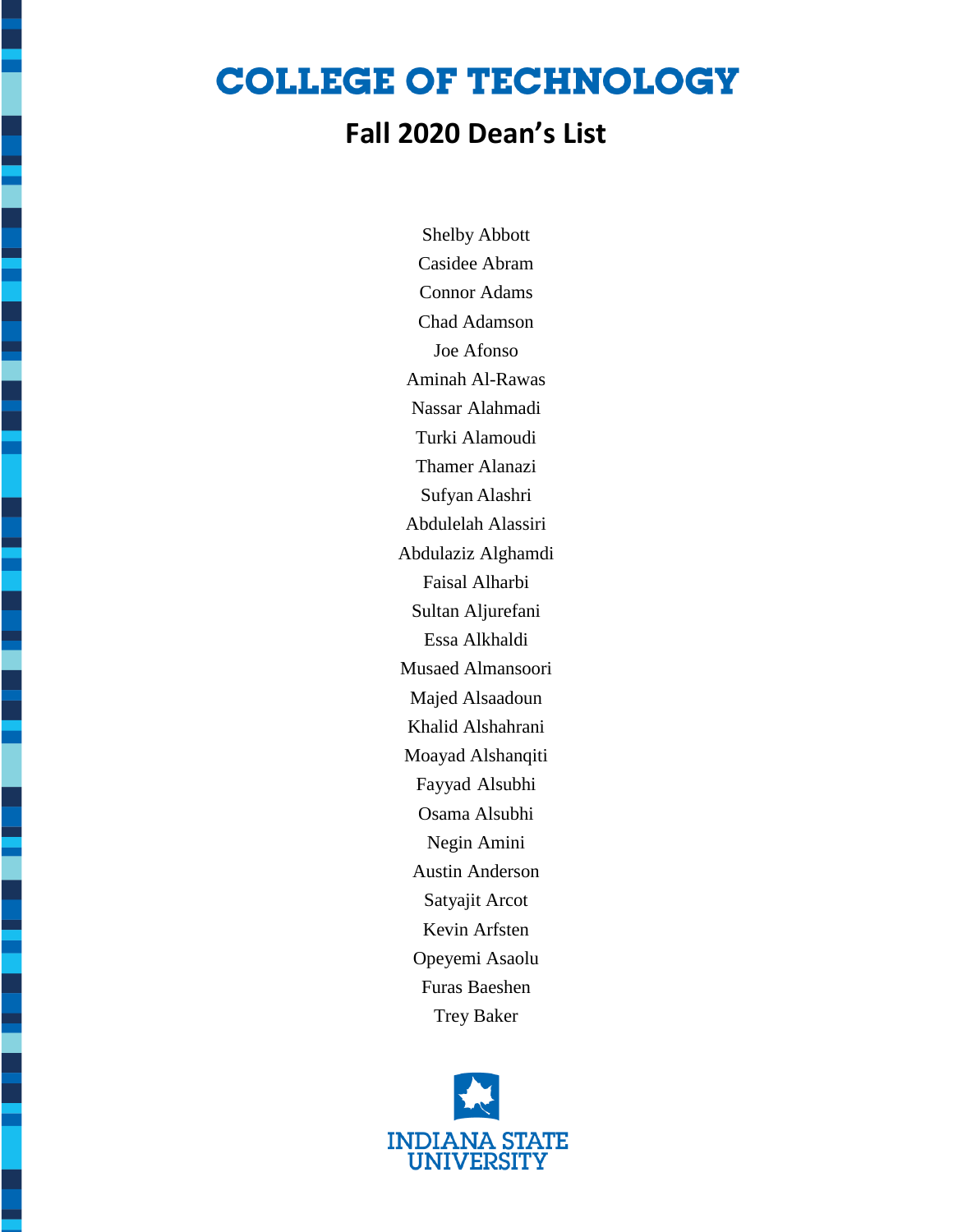E

Ī

l

i

i

ׇ֚֚֬

i

### **Fall 2020 Dean's List**

Mark Balashov William Baldwin Zackary Bales Austin Barnard Justin Bay Dustin Bayer Blaise Beauford Alina Bemish Michael Bevington Tyler Bicknell Olivia Bishop Tara Boesch Kyle Bolinger Maggie Booe Jonah Boquiren Richard Bowen Hella Bowker Ian Bower Logan Bowling Andrea Bradford Jacob Bradshaw Madison Branum Zachary Braun Glenn Brock Victoria Bucklew William Buraconak Joshua Bywaters Zhiyang Cao

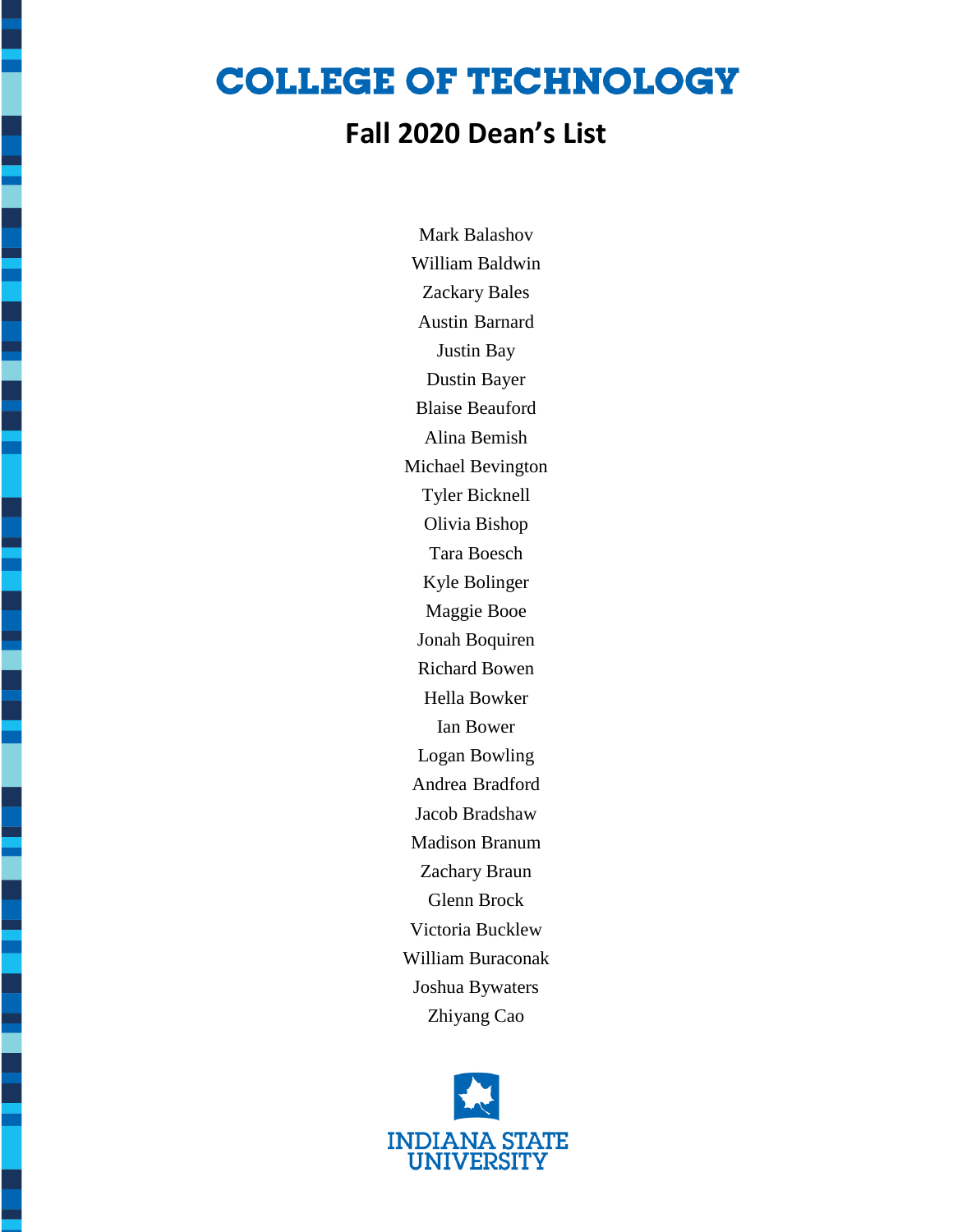i.

li di provincia di concerta di concerta di concerta di concerta di concerta di concerta di concerta di concerta di concerta di concerta di concerta di concerta di concerta di concerta di concerta di concerta di concerta di

İ

### **Fall 2020 Dean's List**

Trey Carpenter Alec Carr Jack Carter Tenina Casey Jeremy Catoe Ryan Chambers Iyoun Chew Andrew Christensen Logan Cline Timothy Clone Christian Cochonour Stephanie Colclasure Elizabeth Collins Corey Combs Saben Conte Alexander Cordes Joshua Cox Rendi Crabb Cooper Cundiff David Cunningham Michael Curley David Cutler Gregory Daly Nicholas Del Valle Robert Denny Alexandria Denoyer Kurt Dickhut Kyle Dickinson

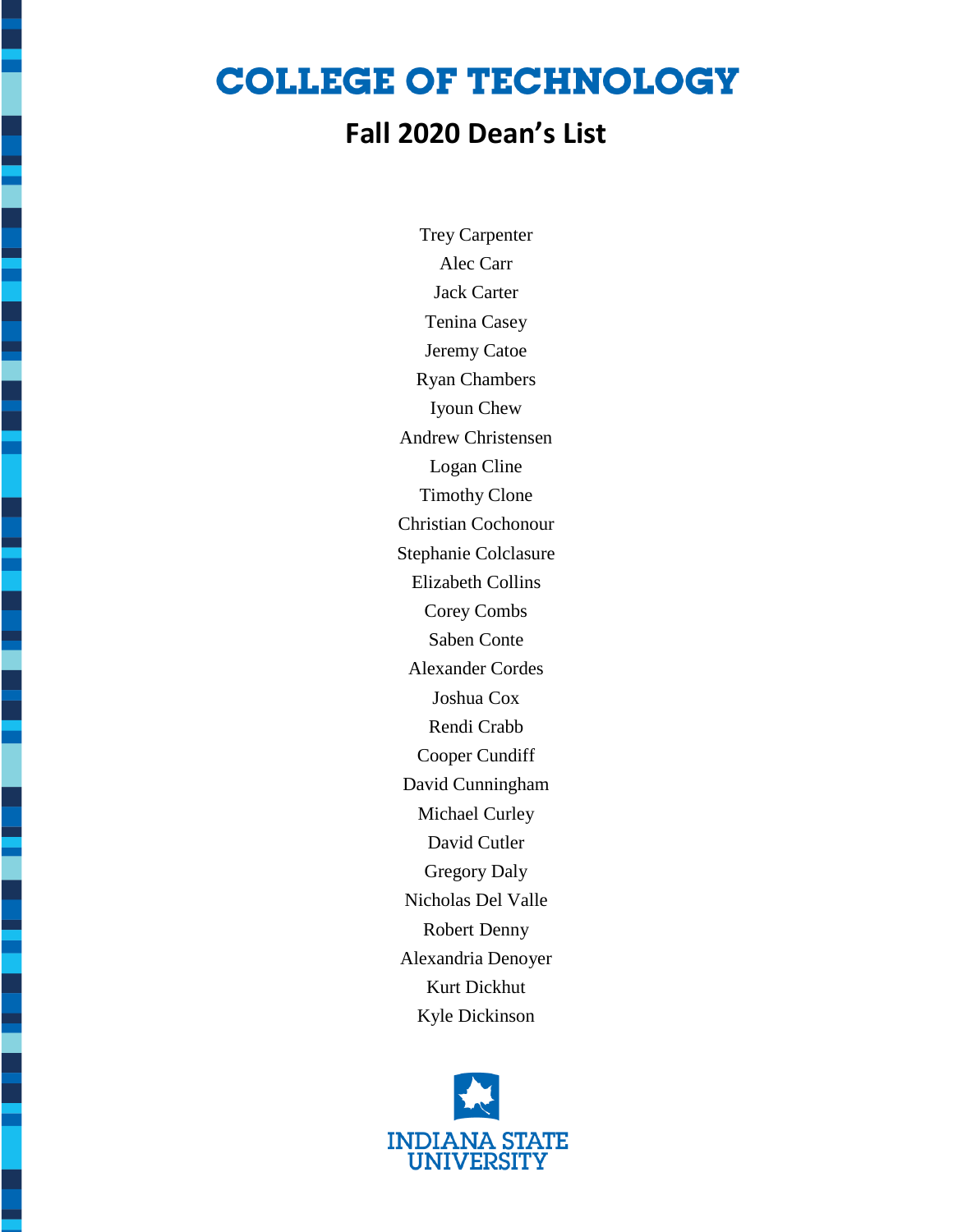ı

֖֖֖֚֚֚֚֚֚֬

l

i

ż

֖֖֖֖֖֖֚֚֚֚֚֚֚֚֚֚֬

ׇ֖֚֚֬֕

֖֖֖֖֖֖֖֧ׅ֖֖ׅ֖ׅ֖֧ׅ֖֧֖֧֚֚֚֚֚֚֚֚֚֚֚֚֚֚֚֚֚֚֬֝֝֝֓֡֓֡֞֝֬֝֓֝֬֓֡֓֬֝֓֝֓֞֝֬

l

֖֖֖֖֖֖֖֖֖֖֧֧֖֖֧֧֧֖֖֧֚֚֚֚֚֚֚֚֚֚֚֚֚֚֚֚֚֚֚֚֚֚֚֚֚֚֚֚֚֬֝֓֝֓֝֓֞֝֬֝

### **Fall 2020 Dean's List**

Evan Diemer James Douglas Megan Duncan Joseph Duszynski Aaron Edington Zhanvie Edmond Erienne Engerski Dominic Eritano Alec Evers Dalton Faddis Lauren Falconer Bethanie Farrington Ali Fathallah Abdulmajeed Felemban Joshua Feltz Hannah Ferree Jayce Fielder Ryan Figg Nathaniel Fleig Connor Floyd Ian Forsythe Caleb Foust Gage Fraser Bryce Frederick Lindsay Fuentes Martinez Sean Galminas Juan Galvez Ian Garavalia

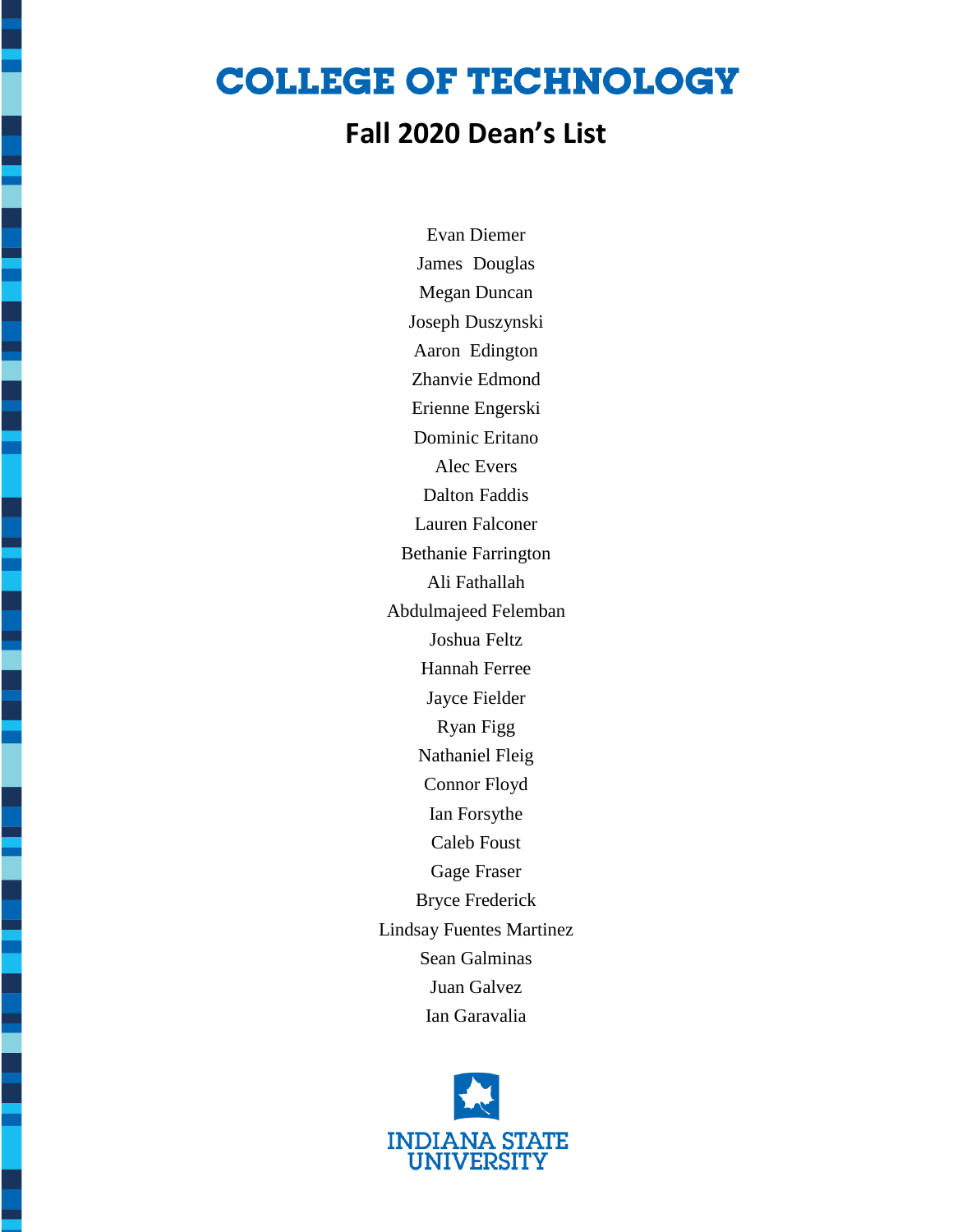t

֖֖֖֖֖֧ׅ֧֧֧֪֪֪֪֪֪֪֪֪֧֪ׅ֧֚֚֚֚֚֚֚֚֚֚֚֚֚֚֚֚֚֚֚֚֚֚֚֬֝֓֡֬֓֡֓֬֓֡֓֬֓֡֓֬֓֡֓֬֓֓֡֬֓֓֡֬֓֞֬֓֝֓֞֝֬

֖֖֖֖֖֖֖֖֖֧ׅ֖ׅ֖֖֧֧֖֧֧ׅׅ֖֚֚֚֚֚֚֚֚֚֚֚֚֚֚֚֚֚֚֚֬֝֝֓֞֝֓֝֓֝֬֓֡֬֓֡֬֓֞

i

ż

֖֖֖֖֚֚֚֚֚֚֬

ׇׇ֖֖֖֚֚֚֚֬

-<br>-

#### **Fall 2020 Dean's List**

Claire Garbison Mackenzie Gaydusek Makynzie Gerig Timothy Gibson Kara Glessner Jonathan Goodman Joshua Gorrell Walter Graham Narkavis Grant Taylor Graves Gage Green Hannah Guernsey Adam Gulley Madison Hagedorn Constance Hamburg Lee Hardiek Blayne Harrington Tyler Harrison Christopher Hassfurther Graham Hatfield Ryan Hayward Barbara Healy Natisha Heath Heather Heidbreder Douglas Heidenreich Emma Hellmich Dakota Henry Brooke Herrick

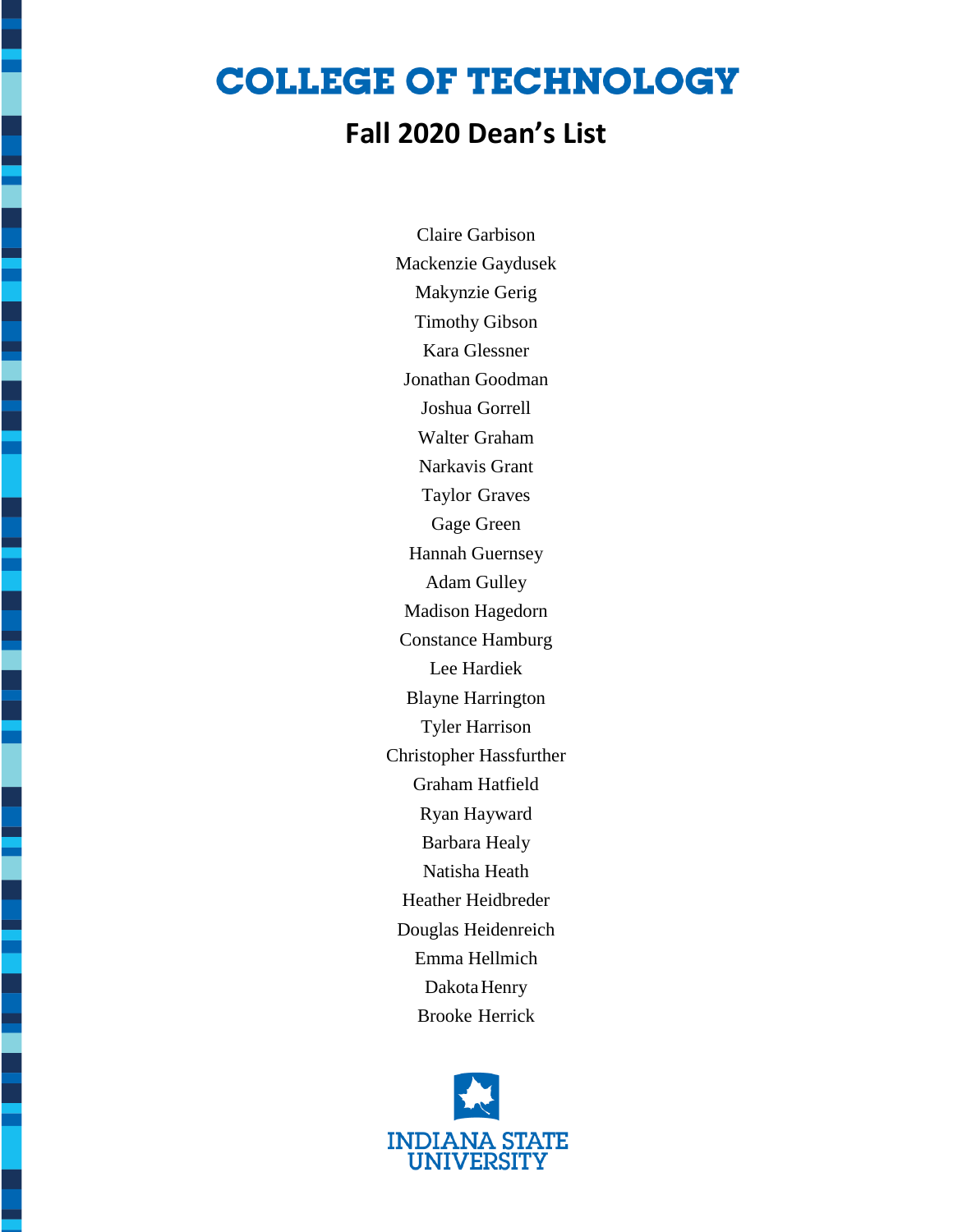E

֖֖֖֖֖֖֖֧ׅ֖ׅ֖֧֧֧֚֚֚֚֚֚֚֚֚֚֚֚֚֚֚֚֚֚֚֚֚֚֬֝֝֓֡֓֡֬֓֡֓֡֬֓֡֓֡֬֓֡֓֡֬֓֞֞֡֡֓֬֝֓֞֞֝֬

֖֖֖֖֖֖֖֖֖֖֖֖֖֖֖ׅ֖֖֖֖֖֖֖֖֖֖֖֖֖֧֚֚֚֚֚֚֚֚֚֚֚֚֚֚֚֚֚֚֚֚֚֚֚֚֚֚֚֚֚֚֚֚֬֝

i

ׇ֚֬֕֓֡֡֡֡֡

İ

### **Fall 2020 Dean's List**

Wyatt Hertel Kenneth Hessong Erika Higgs Nicholas Hilgediek Jacob Hill Anthony Hodge Michael Hoff Doug Holdridge Michael Holman Whitney Holsapple Jade Holzhausen Justin Hopper Alexander Hoss Joshua Humphrey Braiden Hunter Andres Hurtado Nicholas Hutchinson Lucencee Jackson Kendall Jacobs Sofia Jannazzo Molly Jochem Brandon Johnson Elizabeth Jones Kaitlyn Jones Jaihier Jordon Archana Kanabar Jack Keimig Dylan Keller

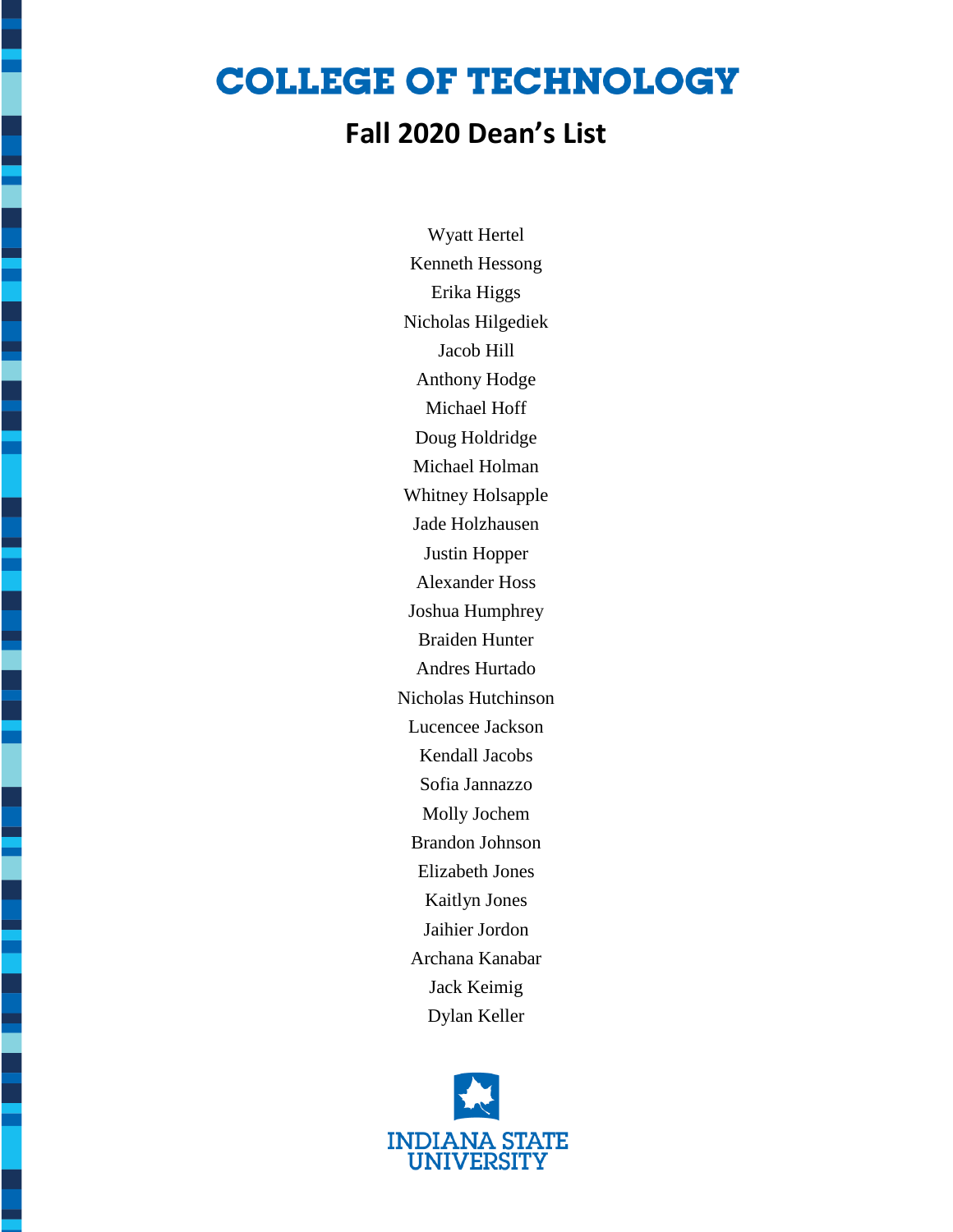E

֖֖֖֖֖֖֧ׅ֖֚֚֚֚֚֚֚֚֚֚֚֚֚֚֚֬֝֓֕֓֡֓֡֬֓֡֓֡֬֓֓֡֬֓֓֡֬֓֓֡֬֓֓֡֬֓֓֡֬֓֓֞֬

֖֖֖֖֖֖֖֖֖֖֖֖֖֖֖ׅ֖֖֖֖֖֖֖֖֖֖֖֖֖֧֚֚֚֚֚֚֚֚֚֚֚֚֚֚֚֚֚֚֚֚֚֚֚֚֚֚֚֚֚֚֚֚֬֝

i

ż

İ

ׇ֖֚֚֬֕

-<br>-

### **Fall 2020 Dean's List**

Carlee Kelley Sarah Kenzer Autumn Kerin Mohammed Khan Ahmad Khawaji Jasanbir Khera Nathan Kiger Bradley Kile Emily Kippenbrock Isabelle Kippenbrock Max Klein Grant Klockow David Kluender Nicolas Knapp Benjamin Knight Mikayla Ko Nitin Kommi Reddy Dayne Koontz Benjamin Kratky Sydney Kremer Kade Kumpf Juan Lado Brady Lafayette Aaron Lafond Parker Lambert Walter Lawlor Cara Lawrence Brant Lennox

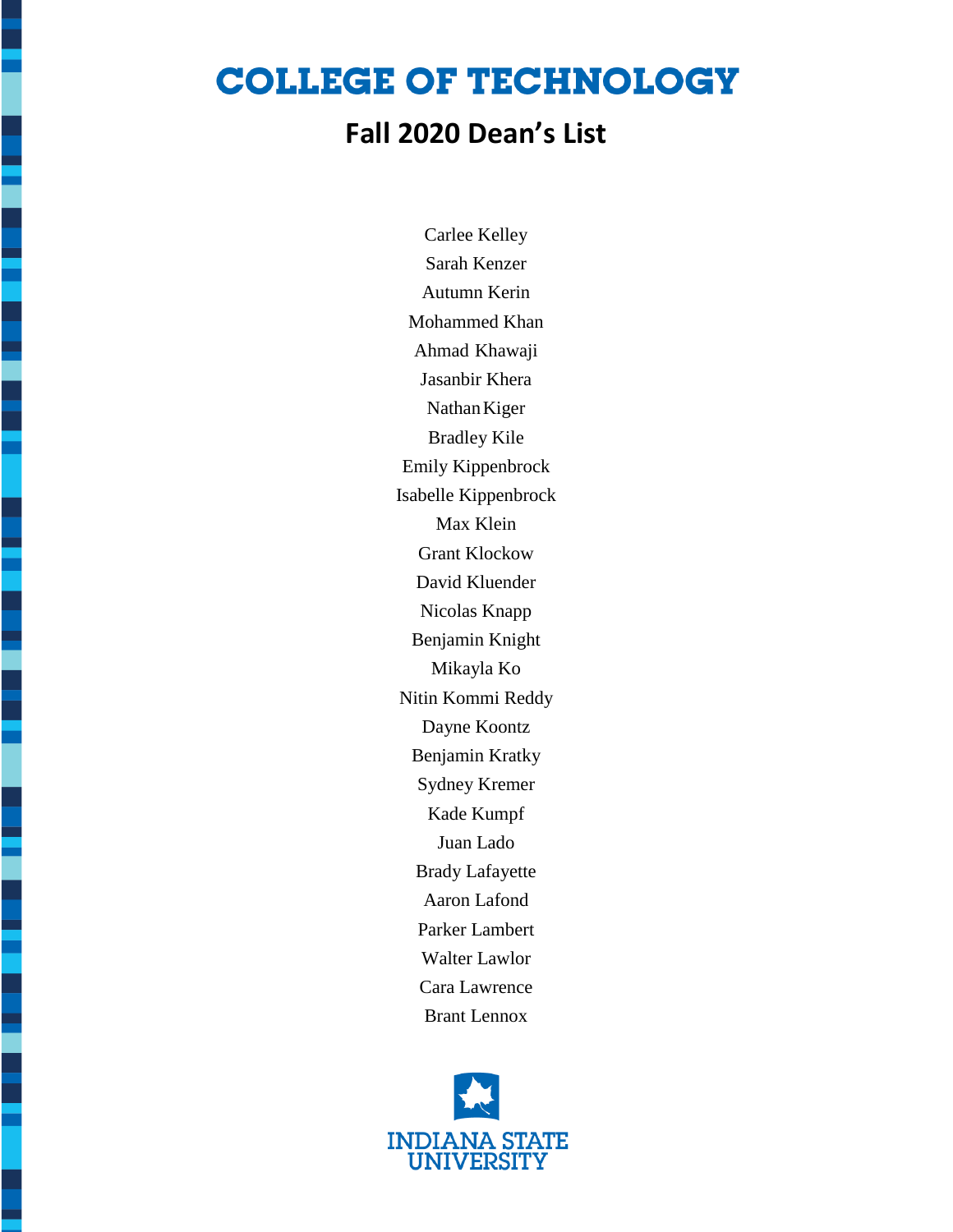t

֖֖֖֖֖֖֖֖֖֖֖֖֖֖֖ׅ֖֖֖֖֖֖֖֖֖֖֖֖֖֧֚֚֚֚֚֚֚֚֚֚֚֚֚֚֚֚֚֚֚֚֚֚֚֚֚֚֚֚֚֚֚֚֬֝

i

j

ׇ֖֚֚֬֕

-<br>-

### **Fall 2020 Dean's List**

Gregory Lichtenberger Joseph Light Clarissa Litherland Josie Littlejohn James Lustig Daniel Maas Trevor Mace Jonnathan Macias Leon Trevin Manderschied Zachery Manley Aidan Mann Cameron Marinucci Megan Marquis Samantha Marsh Corbin Marshall Elaine Marshall Catherine Martin Noberto Martinez Chloe Mason Colleen Mason GlendaMay Elie Mbaku Noah McClure JeremyMcCollum Preston McCormick Cale McCoy Mara McCray Dorothy McDonald

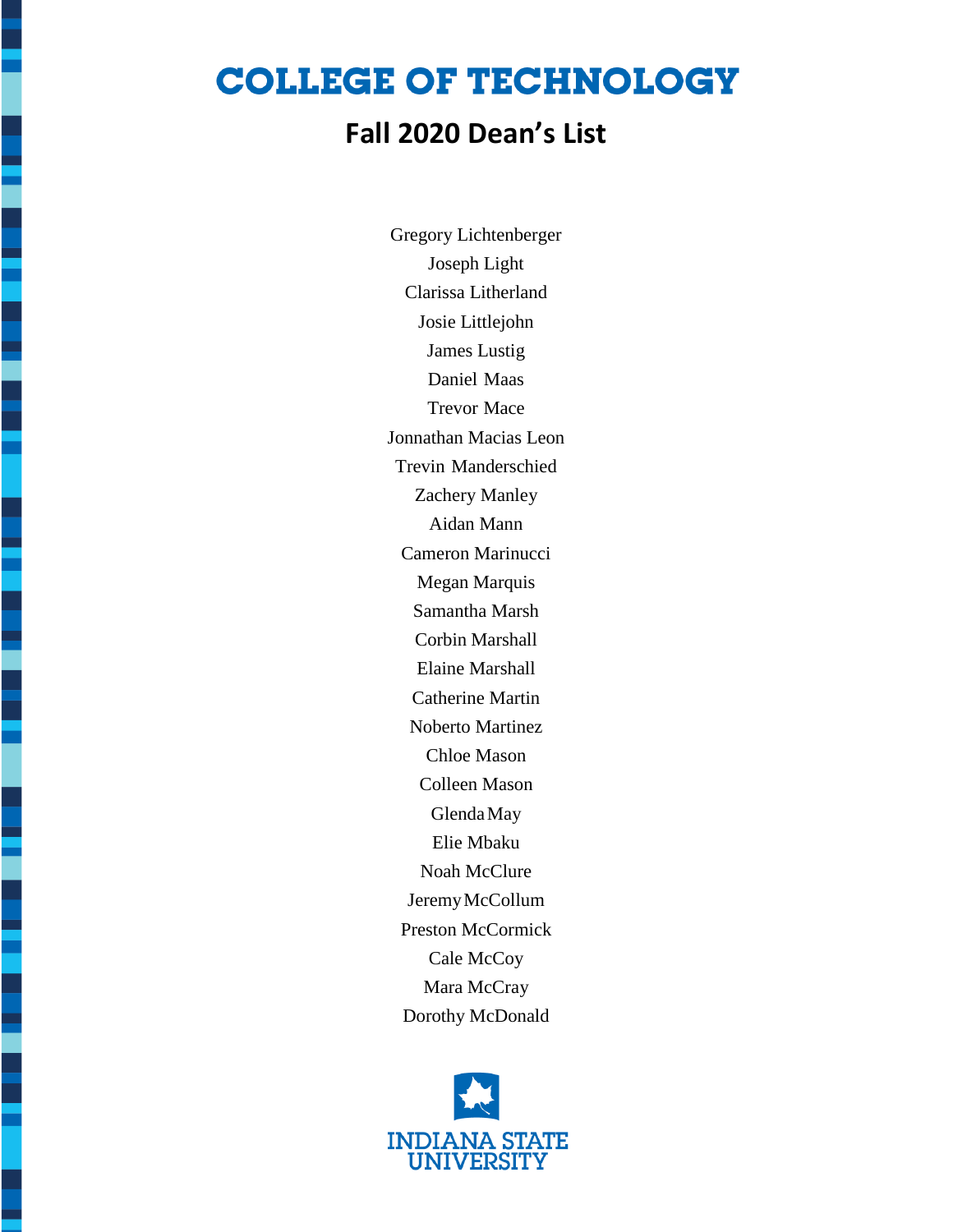E

֖֖֖֖֖֖֧ׅ֖ׅ֖֧֧֪֪ׅ֧֪֪֪֪֪֧֧֧֖֧֧֧֧֧֧֧֧֧֧֧֧֧֧֧֧֧֧֧֧֚֚֚֚֚֚֚֚֚֚֚֚֚֚֚֚֚֚֚֚֚֚֬֝֝֓֬֓֡֓֬֓֡֓֬֓֡֓֬֓֡֓֬֓֡֬֓֞֓֓֞֝֬

i

i

ׇ֖֚֚֬֕

į

### **Fall 2020 Dean's List**

Gary McDonnell Sean McMullen Cassandra McPherron Eric Medley Kailyn Meeks Nicole Mehringer Jeffrey Melton Brooke Mersman Luke Metallic Audrey Metz Nathan Millard Klarissa Miller Patrick Miller Rachel Miller Taylor Milligan Michael Milner LeAndrea Minor Jared Moore Michael Morel Maxwell Morgan-Elliott Nora Morin Brandon Morris Chelsea Morrow Carl Morsch Kristina Moyao Abigail Muehl Noah Murrmann Zachary Myers

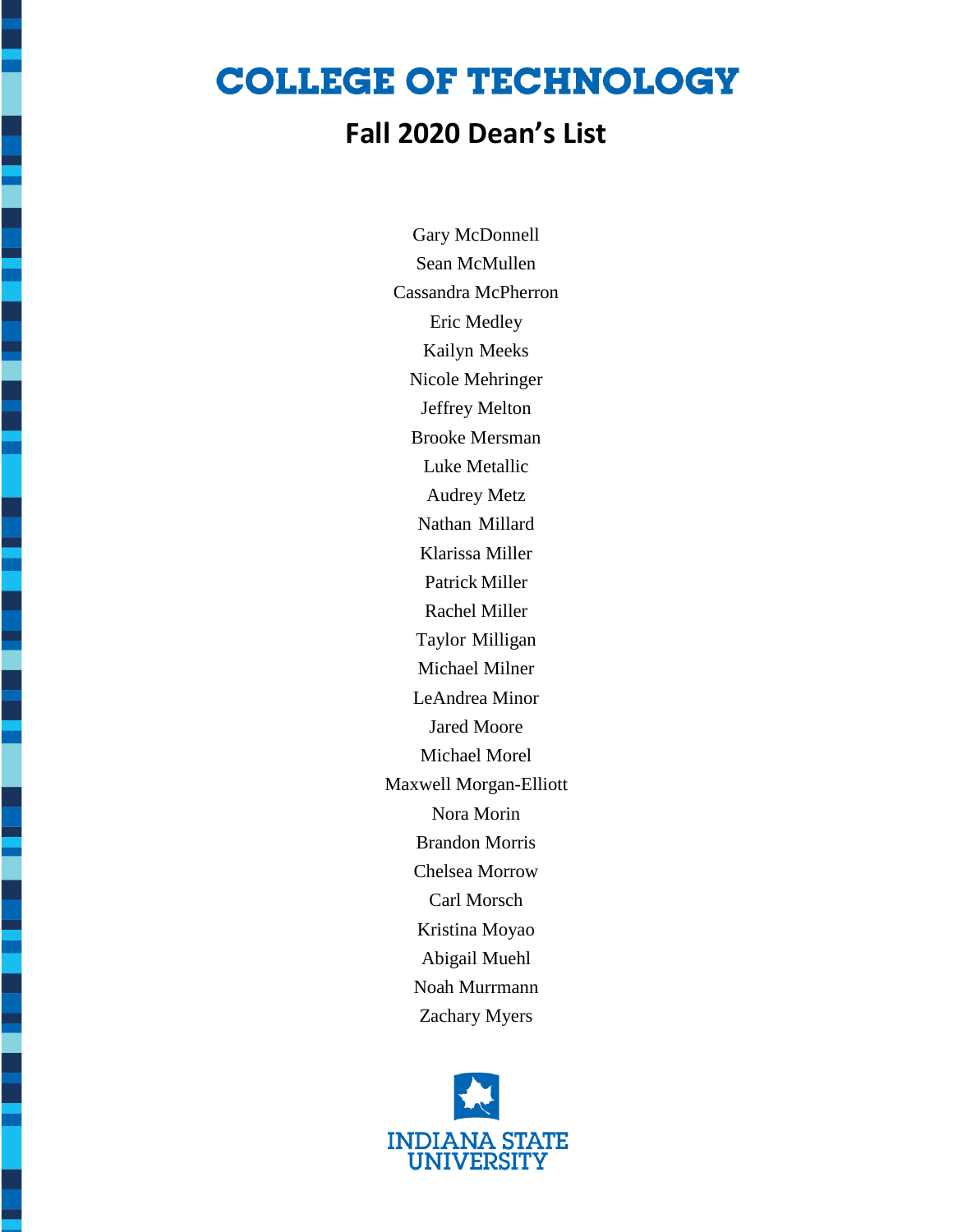E

Ī

ì

i

i

ׇ֚֚֬

#### **Fall 2020 Dean's List**

Caleb Needham Harrison Neilan Hayden Nelson Logan Nemeth Victoria Ness Cody Newkirk Alexandra Noer Chanel Novack Hunter O'Bryan Chloe O'Sullivan Kolawole Odubanjo Garrett Ogborn Carlynn Olinger Jacob Orbin Garrett Ovnicek Carter Oye Daisy Palacios Stephanie Paluczak Cameron Parr James Patterson Sean Paul Allison Payne Mindy Pennell Harlan Pickering Brennen Pilman Luke Powell Nicholas Powers Miguel Prado

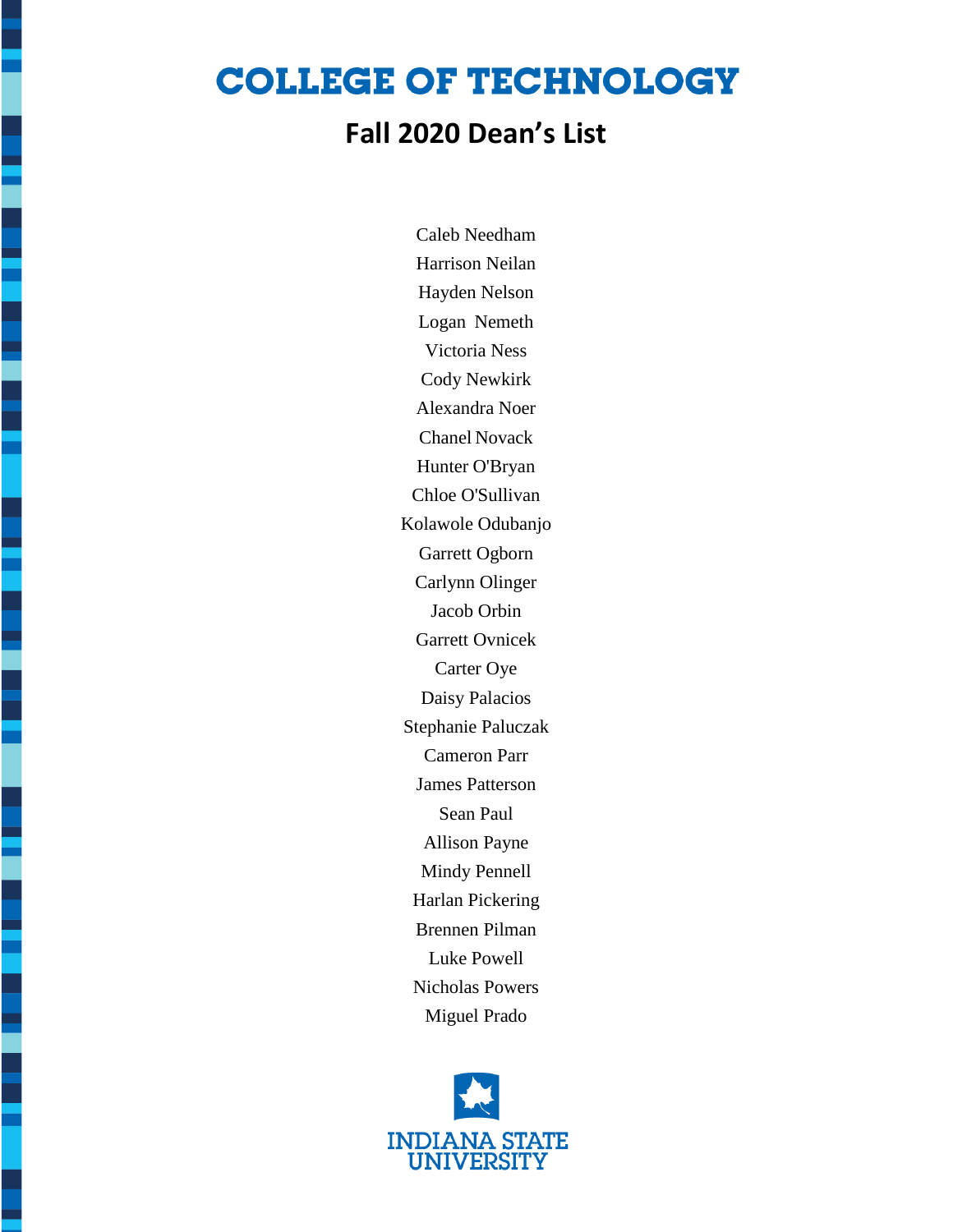E

֖֖֖֖֖֖֧ׅ֖֧ׅ֖֚֚֚֚֚֚֚֚֚֚֚֚֚֚֚֚֚֚֚֚֚֚֚֚֬֝֝֓֡֓֡֬֓֡֓֬֓֡֬֓֡֓֬֝֓֡֬֓֞֞

i

֖֖֖֖֖֖֚֚֚֚֚֚֚֚֚֬

i

ׇ֚֚֬

i

#### **Fall 2020 Dean's List**

Jennifer Price NathanPrice Joshua Pruitt Quinn Purtee Ethan Radcliff Nolan Rademaker Christopher Rafford Anjara Rafidison Trevor Ragle Ryan Rampi Bailey Raymann Evelyn Reed Mark Reed Tyler Reinpold Billy Rhoads Jake Ridgway Felipe Rivera Collin Roach Alyssa Robben Jackson Roberts Katelyn Roberts Brandon Rodriguez Eric Romero Sarah Romero Orian Roshel Mohammad Samkari Abdulmajeed Sannan Christina Schmidt

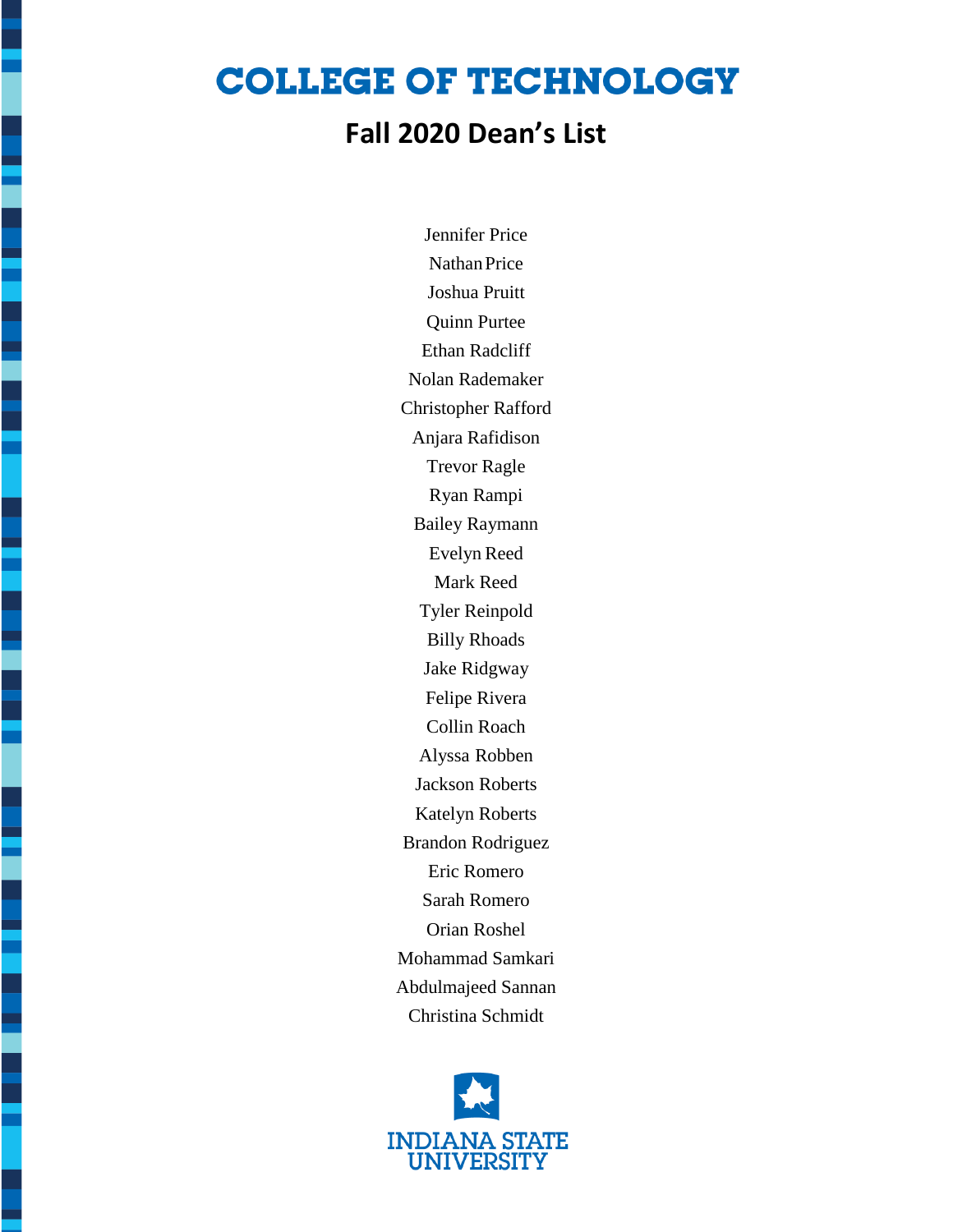E

İ

i

i

li di provincia di concerta di concerta di concerta di concerta di concerta di concerta di concerta di concerta di concerta di concerta di concerta di concerta di concerta di concerta di concerta di concerta di concerta di

i

i

#### **Fall 2020 Dean's List**

Dean Schmidt Marisa Schmidt Gabriella Schnaiter Alexander Schroering Thomas Schuler Kathryn Schwartz Michael Scofield Andrew Seber Heather Seburn Abdullah Sembawah Jacob Shaw Gregory Shelton Jordynne Shelton Benjamin Shepard Jacob Shepard Kendra Siddens Olivia Siefert Nash Simpson Hartaj Singh Colin Smith Derrick Smith Jared Smith Nicholas Smith Tobias Smith William Smith JeLisa Snowden Spencer Sowers Shawn Spexet

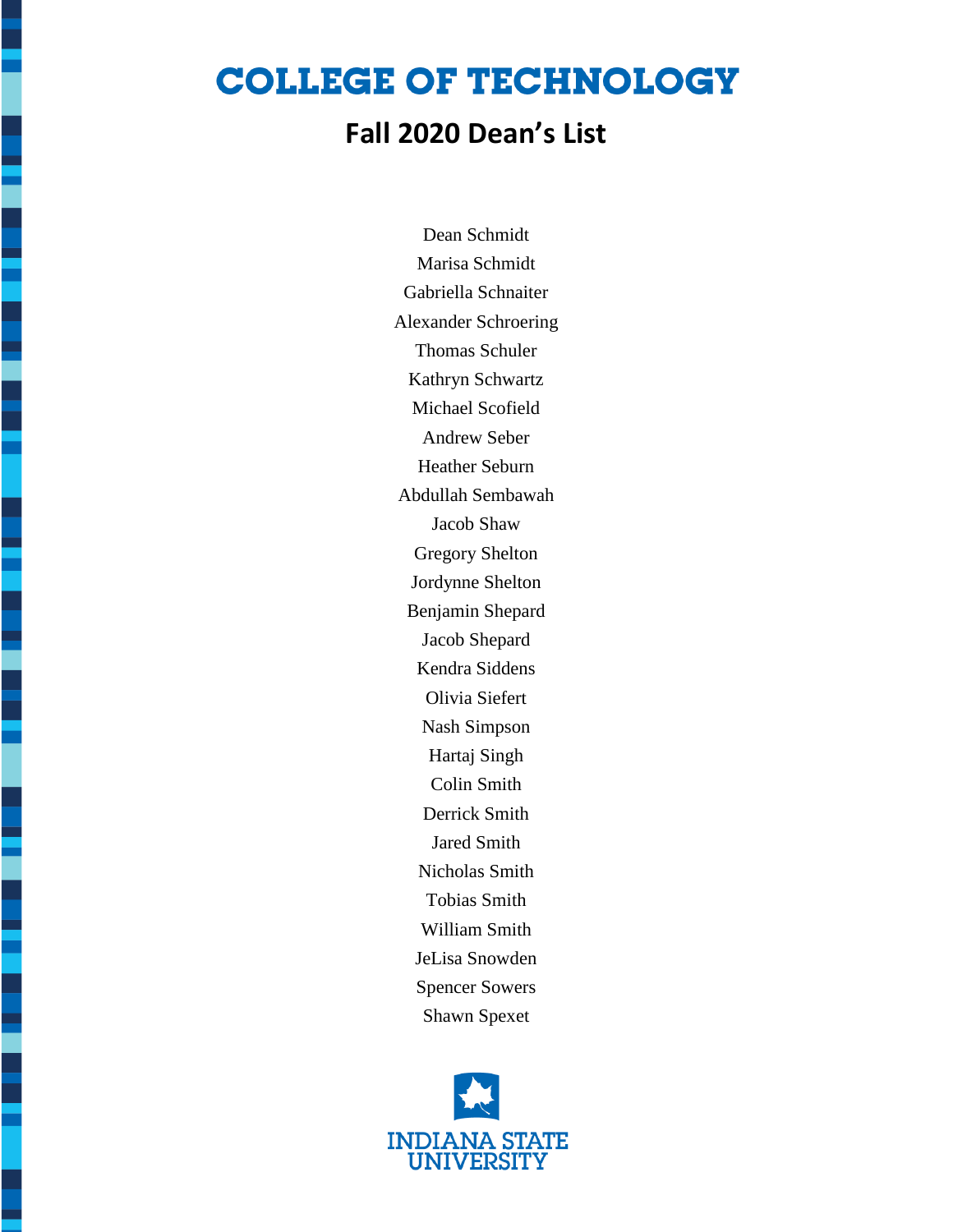E

֖֖֖֖֖֖֧ׅ֖֧ׅ֖֚֚֚֚֚֚֚֚֚֚֚֚֚֚֚֚֚֚֚֚֚֚֚֚֬֝֝֓֡֓֡֬֓֡֓֬֓֡֬֓֡֓֬֝֓֡֬֓֞֞

i

i

l

### **Fall 2020 Dean's List**

Nia Spiller Dan Sprott Charles Stalker Keirstin Stano Samantha Steele Reed Steiner Ryan Stephens Raymond Stetler Joel Stevens Gwendolyn Stewart Jeffrey Stewart Zachary Stidham Ryan Stoops Reece Stott Jared Strong Hunter Sullivan Michael Summers Zechariah Sutton Peter Swanson Raycia Swanson Noah Swany Ryan Szajna Cassidy Tapp Mary Targett Bennett Terry Christian Teston Rebecca Tetidrick Liam Thomas

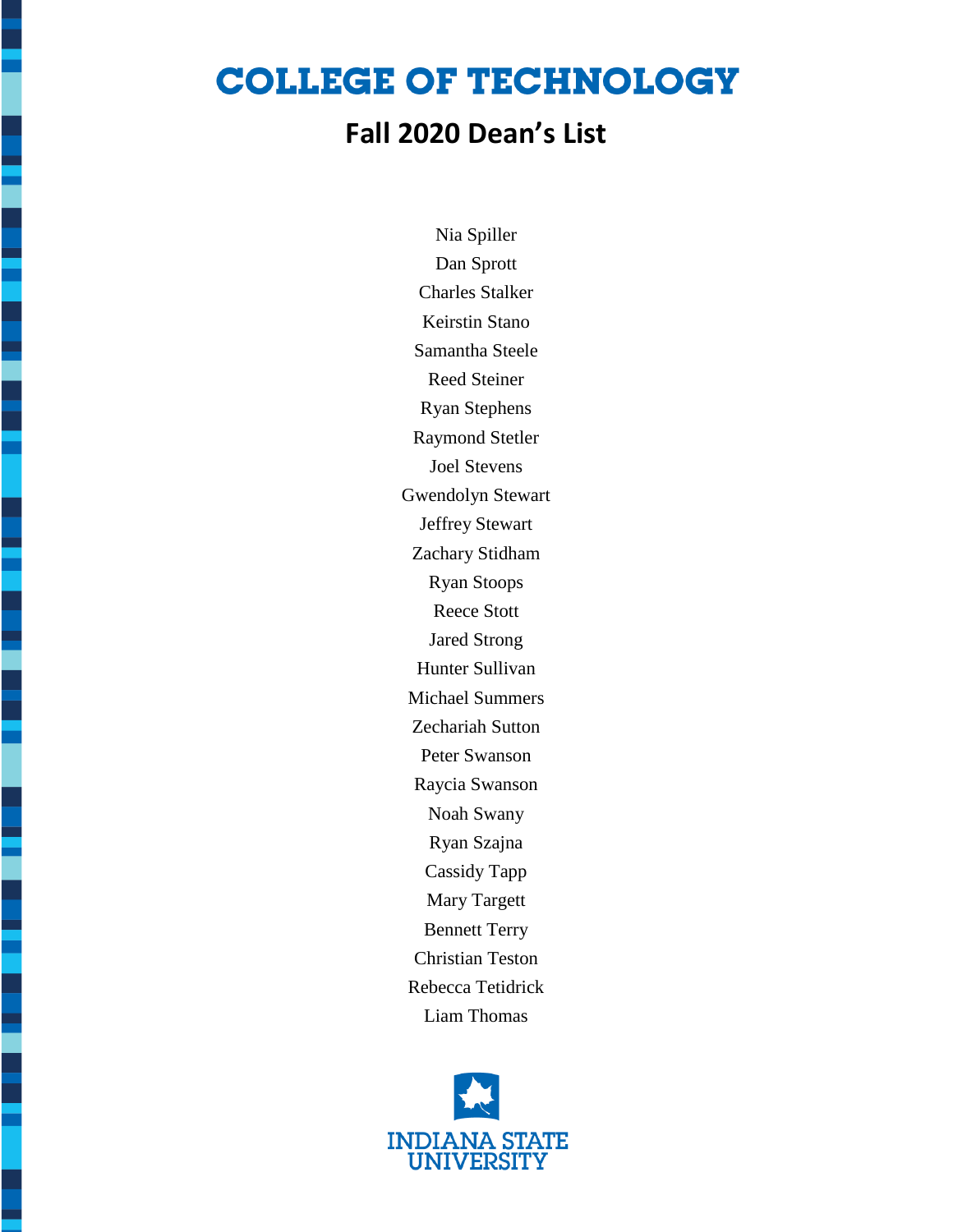E

֖֖֖֖֖֧ׅ֧֪֧֪֪֪֪֪֧֚֚֚֚֚֚֚֚֚֚֚֚֚֚֚֚֚֚֚֚֚֚֬֝֓֡֬֓֡֓֬֓֡֓֬֓֡֓֬֓֡֬֓֓֞֓֡֬֓֓֡֬֓֞֬֓֞֓֞֝֬֓֞֝֬

֖֖֖֖֖֖֖֖֖֖֖֖֖֖֖ׅ֖֖֖֖֖֖֖֖֖֖֖֖֖֧֚֚֚֚֚֚֚֚֚֚֚֚֚֚֚֚֚֚֚֚֚֚֚֚֚֚֚֚֚֚֚֚֬֝

l

ׇ֚֚֬

#### **Fall 2020 Dean's List**

Thiasha Thurman Zoe Tostaine Hallie Townsend Alexander Tran Madison Tretter Jordan Truitt Yassen Turkistani Tashanay Turner McBee Amy Van de Velde Alexandra VanVickle Kayla Vander Zee Austin Vaughn Cierra Vondohlen Joseph Vrabic Matthew Wade Mahimakunwarba Waghela Garrett Wagner Mia Wagner Yancy Warm Sophie Watson Steven Weaver Jeffrey Webster Stephen Webster Braden Weddle Ethan Wells Grace Welty Lesa Wertanen Cameron West